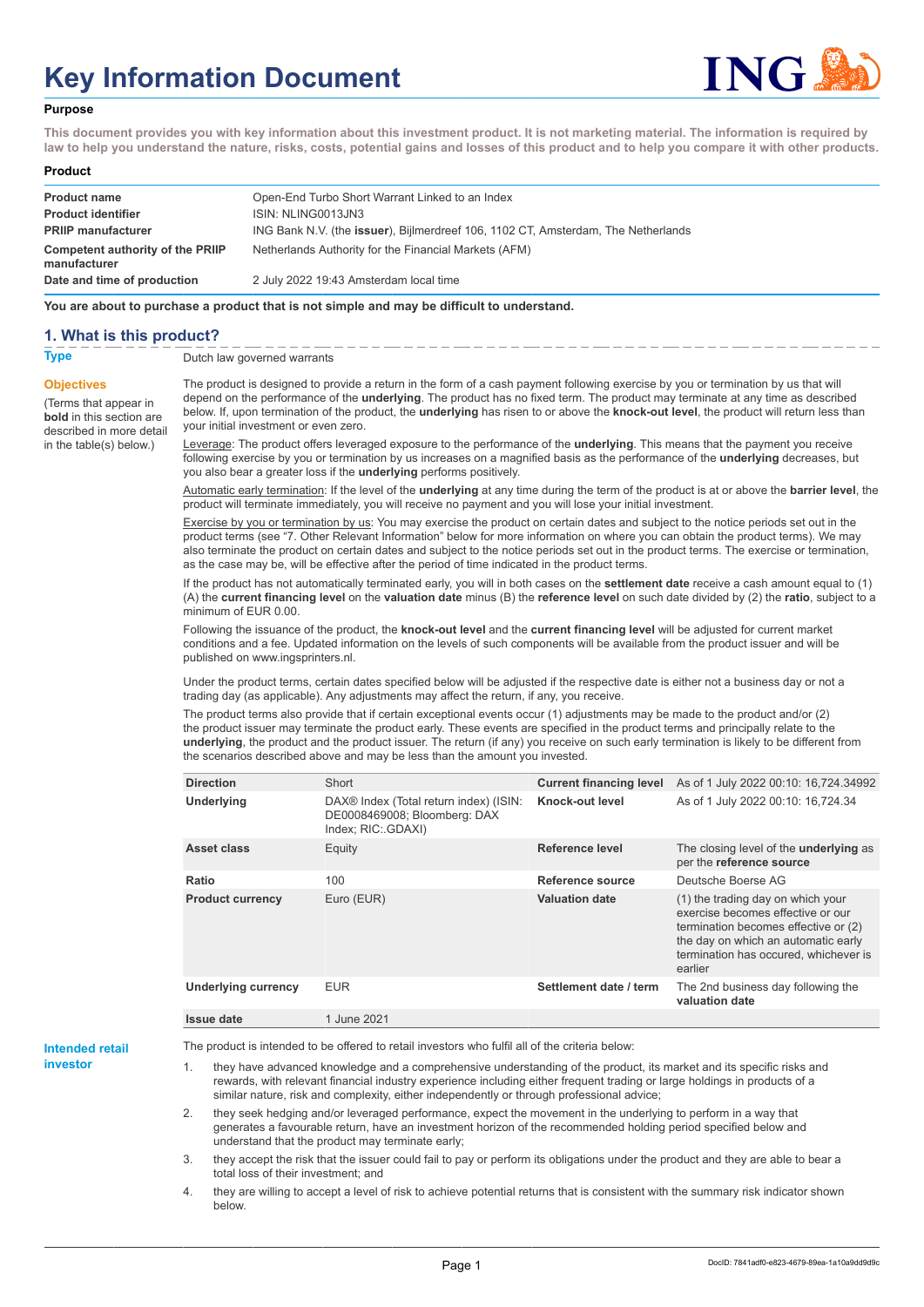# **2. What are the risks and what could I get in return?**

**Risk indicator**

**Performance scenarios**



thereto as specified in the section "7. Other relevant information" below.

#### **Market developments in the future cannot be accurately predicted. The scenarios shown are only an indication of some of the possible outcomes based on recent returns. Actual returns could be lower.**

| <b>Investment: EUR 10,000</b> |                                                                           |                              |
|-------------------------------|---------------------------------------------------------------------------|------------------------------|
| <b>Scenarios</b>              |                                                                           | 1 day                        |
|                               |                                                                           | (Recommended holding period) |
| <b>Stress scenario</b>        | What you might get back after costs<br>Percentage return (not annualised) | EUR 5.961.57<br>$-40.38%$    |
| Unfavourable scenario         | What you might get back after costs<br>Percentage return (not annualised) | EUR 8,995.43<br>$-10.05\%$   |
| <b>Moderate scenario</b>      | What you might get back after costs<br>Percentage return (not annualised) | EUR 9,368.53<br>$-6.31%$     |
| <b>Favourable scenario</b>    | What you might get back after costs<br>Percentage return (not annualised) | EUR 9.820.26<br>$-1.80%$     |

The average returns shown in the above table are not annualised, which means they may not be comparable to the average returns shown in other key information documents.

This table shows the money you could get back over the next day under different scenarios, assuming that you invest EUR 10,000.

The scenarios shown illustrate how your investment could perform. The recommended holding period for this product is less than one year. The figures are therefore not calculated on a per year basis, but for the recommended holding period. Figures in this section and "4. What are the costs?" are therefore not comparable with figures given for products with a recommended holding period of at least one year. The scenarios presented are an estimate of future performance based on evidence from the past on how the value of this investment varies, and are not an exact indicator. What you get will vary depending on how the market performs and how long you keep the product. The stress scenario shows what you might get back in extreme market circumstances, and it does not take into account the situation where we are not able to pay you.

This product cannot be easily cashed in. This means it is difficult to estimate how much you would get back if you cash in before the recommended holding period. You will either be unable to cash in early or you will have to pay high costs or make a large loss if you do so.

The figures shown include all the costs of the product itself, but may not include all the costs that you pay to your advisor or distributor. The figures do not take into account your personal tax situation, which may also affect how much you get back.

Buying this product holds that you think the level of the underlying will decrease.

Your maximum loss would be that you will lose your investment.

## **3. What happens if ING Bank N.V. is unable to pay out?**

You are exposed to the risk that the issuer might be unable to meet its obligations in connection with the product for instance in the event of bankruptcy or an official directive for resolution action. This may materially adversely affect the value of the product and could lead to you losing some or all of your investment in the product. The product is not a deposit and as such is not covered by any deposit protection scheme.

### **4. What are the costs?**

The Reduction in Yield (RIY) shows what impact the total costs you pay will have on the investment return you might get. The total costs take into account one-off, ongoing and incidental costs.